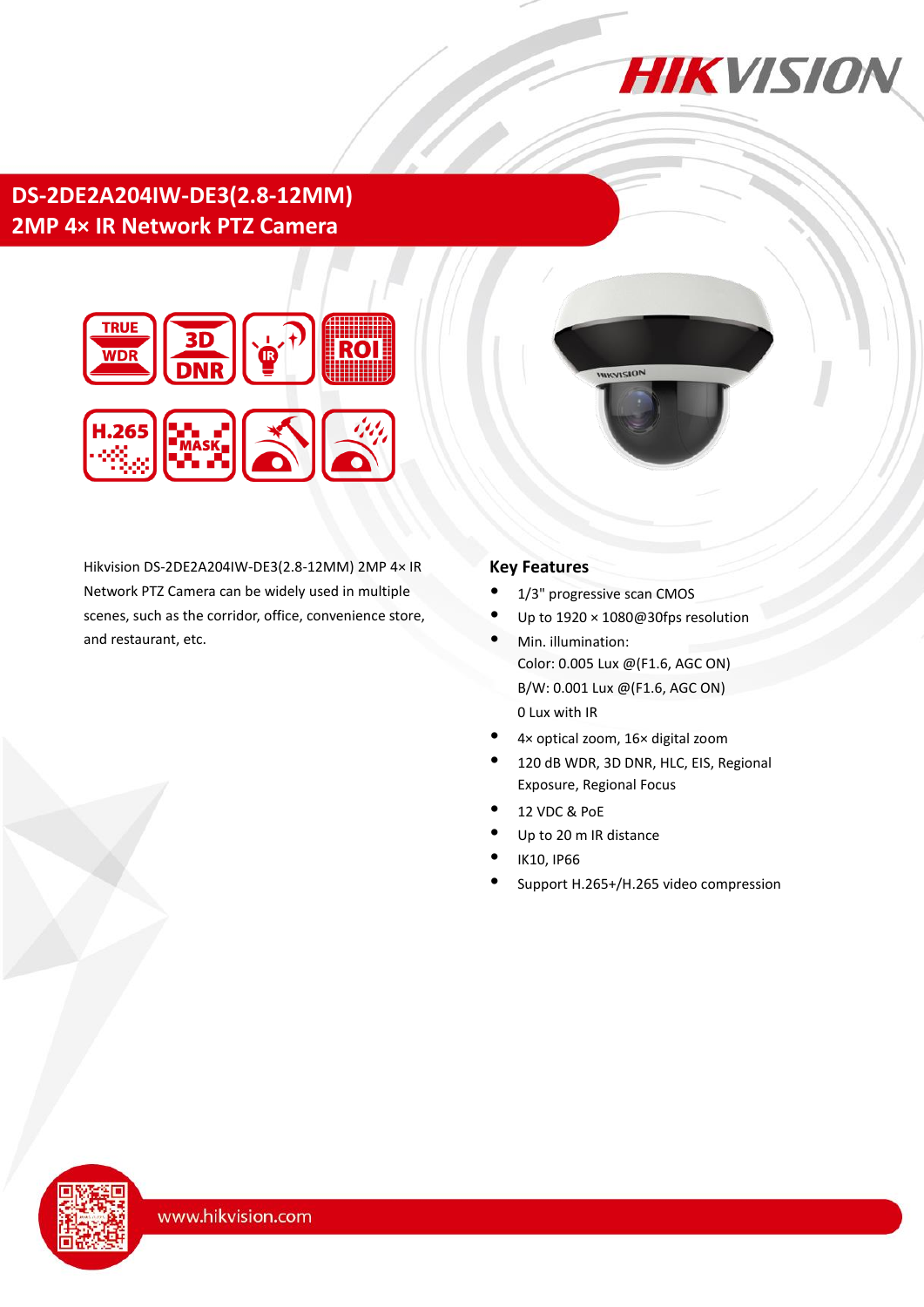

## **Specification**

| <b>Camera Module</b>        |                                                                                                                                                                                                                   |
|-----------------------------|-------------------------------------------------------------------------------------------------------------------------------------------------------------------------------------------------------------------|
| <b>Image Sensor</b>         | 1/3" progressive scan CMOS                                                                                                                                                                                        |
| Min. Illumination           | Color: 0.005 Lux @(F1.6, AGC ON)<br>B/W: 0.001 Lux @(F1.6, AGC ON)<br>O Lux with IR                                                                                                                               |
| White Balance               | Auto/Manual/ATW (Auto-tracking White Balance)/Indoor/Outdoor/Fluorescent<br>Lamp/Sodium Lamp                                                                                                                      |
| Gain                        | Auto/Manual                                                                                                                                                                                                       |
| <b>Shutter Time</b>         | 50Hz: 1/1 s to 1/30,000 s<br>60Hz: 1/1 s to 1/30,000 s                                                                                                                                                            |
| Day & Night                 | <b>IR Cut Filter</b>                                                                                                                                                                                              |
| Digital Zoom                | $16\times$                                                                                                                                                                                                        |
| Privacy Mask                | 24 programmable privacy masks                                                                                                                                                                                     |
| Focus Mode                  | Auto/Semi-automatic/Manual                                                                                                                                                                                        |
| <b>WDR</b>                  | 120 dB WDR                                                                                                                                                                                                        |
| Lens                        |                                                                                                                                                                                                                   |
| Focal Length                | 2.8 mm to 12 mm, 4x optical zoom                                                                                                                                                                                  |
| Zoom Speed                  | Approx. 2 s (optical lens, wide-tele)                                                                                                                                                                             |
| Field of View               | Horizontal field of view: 109° to 34° (Wide-Tele)<br>Vertical field of view: 57° to 19° (Wide-Tele)<br>Diagonal field of view: 135° to 39° (Wide-Tele)                                                            |
| <b>Working Distance</b>     | 10 mm to 1500 mm (wide-tele)                                                                                                                                                                                      |
| Aperture Range              | F <sub>1.6</sub> to F <sub>2.7</sub>                                                                                                                                                                              |
| <b>PTZ</b>                  |                                                                                                                                                                                                                   |
| Movement Range (Pan)        | $0^\circ$ to 330 $^\circ$                                                                                                                                                                                         |
| Pan Speed                   | Configurable, from 0.1°/s to 100°/s,<br>Preset speed: 100°/s                                                                                                                                                      |
| Movement Range (Tilt)       | From 0° to 90°                                                                                                                                                                                                    |
| <b>Tilt Speed</b>           | Configurable, from 0.1°/s to 100°/s<br>Preset Speed: 100°/s                                                                                                                                                       |
| Proportional Zoom           | Support                                                                                                                                                                                                           |
| Presets                     | 300                                                                                                                                                                                                               |
| Power-off Memory            | Support                                                                                                                                                                                                           |
| <b>Compression Standard</b> |                                                                                                                                                                                                                   |
| Video Compression           | Main Stream: H.265+/H.265/H.264+/H.264<br>Sub-stream: H.265/H.264/MJPEG<br>Third Stream: H.265/H.264/MJPEG                                                                                                        |
| H.264 Type                  | Baseline Profile/Main Profile/High Profile                                                                                                                                                                        |
| $H.264+$                    | Support                                                                                                                                                                                                           |
| $H.265+$                    | Support                                                                                                                                                                                                           |
| Video Bitrate               | 32 Kbps to 16384 Kbps                                                                                                                                                                                             |
| <b>Audio Compression</b>    | G.711alaw/G.711ulaw/G.722.1/G.726/MP2L2/PCM                                                                                                                                                                       |
| <b>Audio Bitrate</b>        | 64 Kbps (G.711)/16 Kbps (G.722.1)/16 Kbps (G.726)/32 Kbps to 160 Kbps(MP2L2)                                                                                                                                      |
| <b>SVC</b>                  | Support                                                                                                                                                                                                           |
| <b>Smart Features</b>       |                                                                                                                                                                                                                   |
| <b>Basic Event</b>          | Motion Detection, Video Tampering Detection, Exception                                                                                                                                                            |
| <b>Smart Event</b>          | Face Detection, Intrusion Detection, Line Crossing Detection, Region Entrance Detection,<br>Region Exiting Detection, Object Removal Detection, Unattended Baggage Detection, Audio<br><b>Exception Detection</b> |
| <b>Smart Record</b>         | ANR (Automatic Network Replenishment), Dual-VCA                                                                                                                                                                   |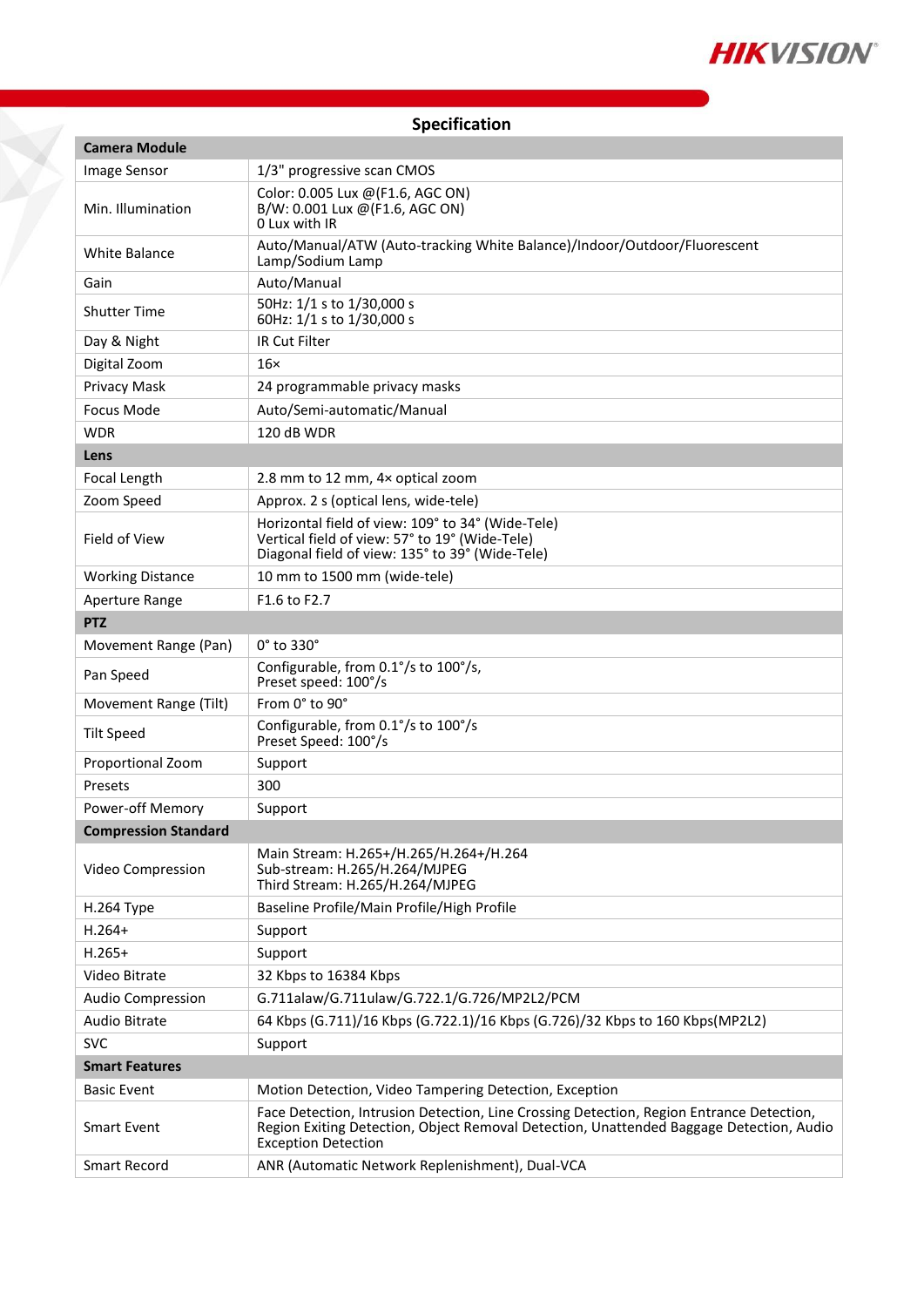

| <b>ROI</b>                 | Main stream, sub-stream, and third stream respectively support two fixed areas.                                                                              |  |
|----------------------------|--------------------------------------------------------------------------------------------------------------------------------------------------------------|--|
| IR.                        |                                                                                                                                                              |  |
| IR Distance                | 20 <sub>m</sub>                                                                                                                                              |  |
| Smart IR                   | Support                                                                                                                                                      |  |
| Image                      |                                                                                                                                                              |  |
| Max. Resolution            | $1920 \times 1080$                                                                                                                                           |  |
|                            | 50Hz: 25fps (1920 × 1080, 1280 × 960, 1280 × 720)                                                                                                            |  |
| Main Stream                | 60Hz: 30fps (1920 × 1080, 1280 × 960, 1280 × 720)                                                                                                            |  |
| Sub-Stream                 | 50Hz: 25fps (704 × 576, 640 × 480, 352 × 288)<br>60Hz: 30fps (704 $\times$ 480, 640 $\times$ 480, 352 $\times$ 240)                                          |  |
| <b>Third Stream</b>        | 50Hz: 25fps (1280 × 720, 704 × 576, 640 × 480, 352 × 288)<br>60Hz: 30fps (1280 × 720, 704 × 480, 640 × 480, 352 × 240)                                       |  |
| Image Enhancement          | 3D DNR, HLC, EIS, Regional Exposure, Regional Focus                                                                                                          |  |
| <b>Network</b>             |                                                                                                                                                              |  |
| Network Storage            | Built-in memory card slot, support Micro SD/SDHC/SDXC, up to 256 GB; NAS (NPS, SMB/<br>CIPS), ANR                                                            |  |
| Protocols                  | IPv4/IPv6, HTTP, HTTPS, 802.1x, Qos, FTP, SMTP, UPnP, SNMP, DNS, DDNS, NTP, RTSP,<br>RTCP, RTP, TCP/IP, UDP, IGMP, ICMP, DHCP, PPPoE, Bonjour                |  |
| API                        | Open-ended, support ONVIF, ISAPI, and CGI, support HIKVISION SDK and Third-Party<br>Management Platform, support Hik-Connect                                 |  |
| Simultaneous Live View     | Up to 20 channels                                                                                                                                            |  |
| User/Host                  | Up to 32 users<br>3 levels: Administrator, Operator and User                                                                                                 |  |
| <b>Security Measures</b>   | User authentication (ID and PW), Host authentication (MAC address); HTTPS encryption;<br>IEEE 802.1x port-based network access control; IP address filtering |  |
| Client                     | iVMS-4200, iVMS-4500, iVMS-5200, Hik-Connect                                                                                                                 |  |
| Web Browser                | IE 8 to 11, Chrome 31.0 to 44, Firefox 30.0 to 51                                                                                                            |  |
| <b>Interface</b>           |                                                                                                                                                              |  |
| Audio Interface            | 1-ch audio input and 1-ch audio output                                                                                                                       |  |
| Network Interface          | 1 RJ45 10 M/100 M Ethernet, PoE                                                                                                                              |  |
| General                    |                                                                                                                                                              |  |
| Power                      | 12 VDC & PoE<br>Max.: 12 W (Max. 3.9 W for IR)                                                                                                               |  |
| <b>Working Temperature</b> | -20°C to 60°C (-4°F to 140°F)                                                                                                                                |  |
| <b>Working Humidity</b>    | $\leq 90\%$                                                                                                                                                  |  |
| Protection Level           | IP66 Standard, IK 10, TVS 4000V Lightning Protection, Surge Protection and Voltage<br><b>Transient Protection</b>                                            |  |
| Material                   | Aluminum alloy, PC, PC+ABS                                                                                                                                   |  |
| Dimensions                 | $\Phi$ 130.7 mm × 101.7 mm ( $\Phi$ 5.15" × 4.00")                                                                                                           |  |
| Weight                     | Approx. 0.53 kg (1.17 lb)                                                                                                                                    |  |